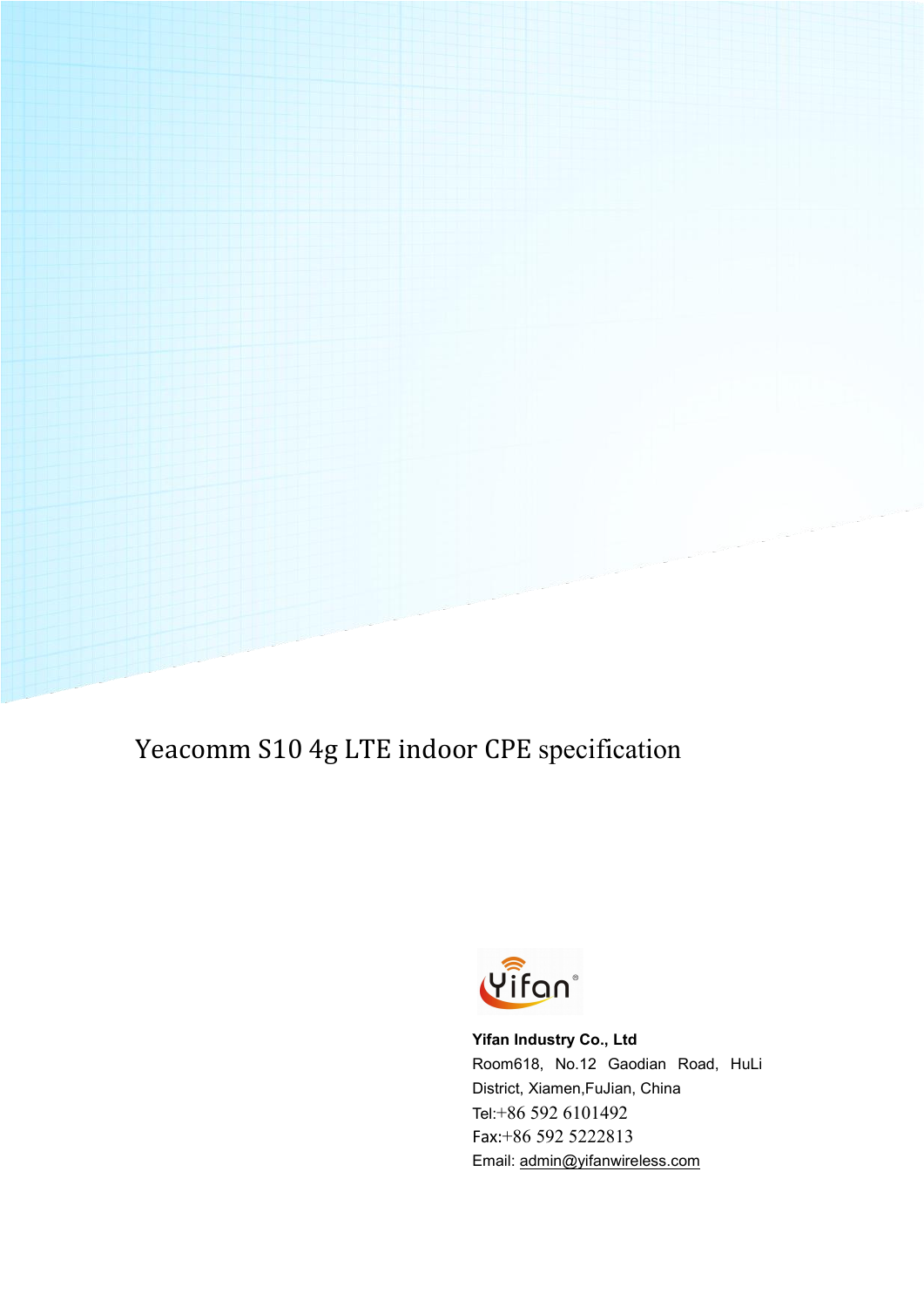#### **1. Overview**

As a high-performance LTE CPE device, the S10 enables home office (SOHO) users to get access to wireless and wired networks

#### **The S10 can work in any of the following network standards:**

Frequency Division Duplex (FDD) Time Division Duplex(TDD) Dual Carrier High Speed Packet Access Plus (DC-HSPA+) High Speed Packet Access Plus (HSPA+) High Speed Uplink Packet Access (HSUPA) High Speed Downlink Packet Access (HSDPA) Universal Mobile Telecommunications System (UMTS) Enhanced Data Rates for Global Evolution (EDGE) General Packet Radio Service (GPRS) Global System for Mobile Communications (GSM)

| No. | Feature               | Description                                         | Comments   |
|-----|-----------------------|-----------------------------------------------------|------------|
|     | LTE BB ASIC           | ZX297520V2                                          | ZTE        |
|     | LTE RF ASIC           | WTR234220                                           | ZTE        |
|     | Flash                 | 256MByte                                            | Gigadevice |
|     | SDRAM                 | 1024M bite                                          |            |
|     | <b>WIFI</b>           | <b>RTL8192ES</b>                                    | Realtek    |
|     | Ethernet LAN port     | 1*10/100 auto-sensing, auto-MDX                     |            |
|     | <b>LED Indicators</b> | Signal Strength /<br>LTE/WIFI/ETH/POWEER            |            |
|     | <b>Button</b>         | Reset、WPS 、 WIFI                                    |            |
|     | Power supply          | Input: Universal range 100~240VAC<br>Output: 12V 1A |            |
|     | Battery               | 8.4v / 2000maH(optional)                            |            |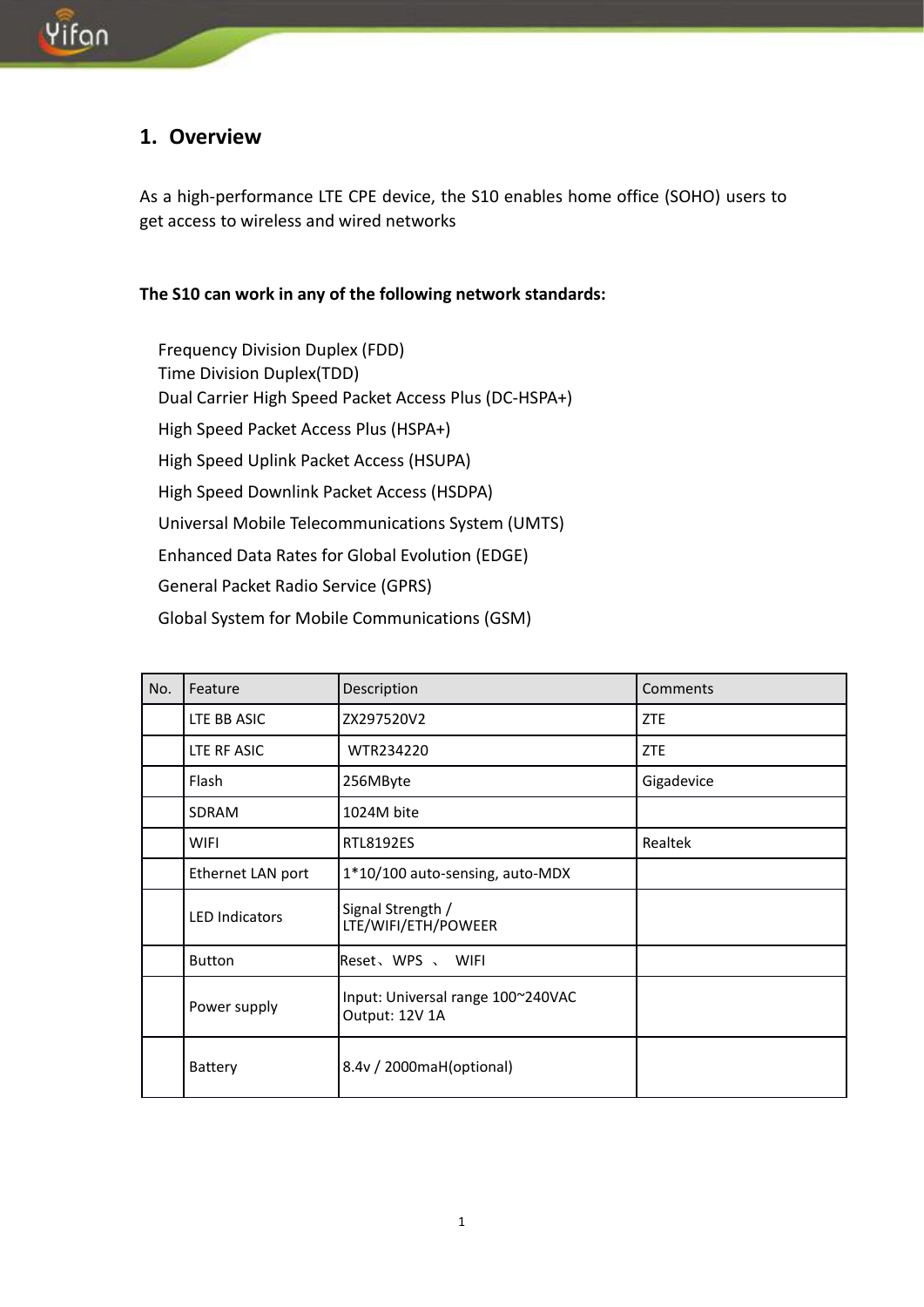#### **The S10 provides the following services and functions :**

Data services Support 3GPP Release 9/10 compliant Support 1TX/2RX Support UE Category 3/4 Supports QoS service flow initiated by CPE Supports Dynamic Host Configuration Protocol Built-in web server for web-based configuration Password protected access and configuration Supports IEEE 802.3, IEEE 802.3u Support external antenna Support Battery USIM Slot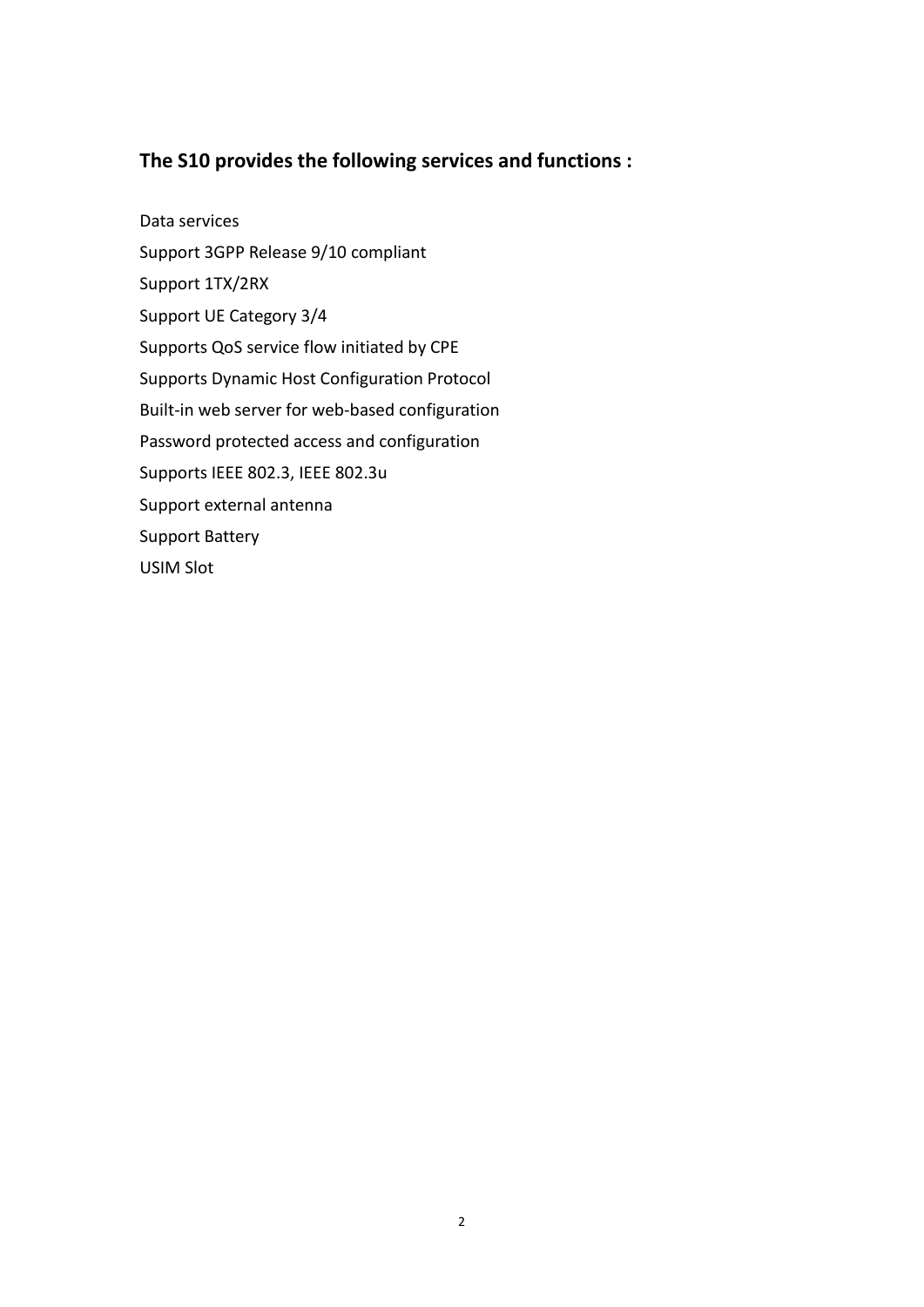#### **Yeacomm S10 appearance:**



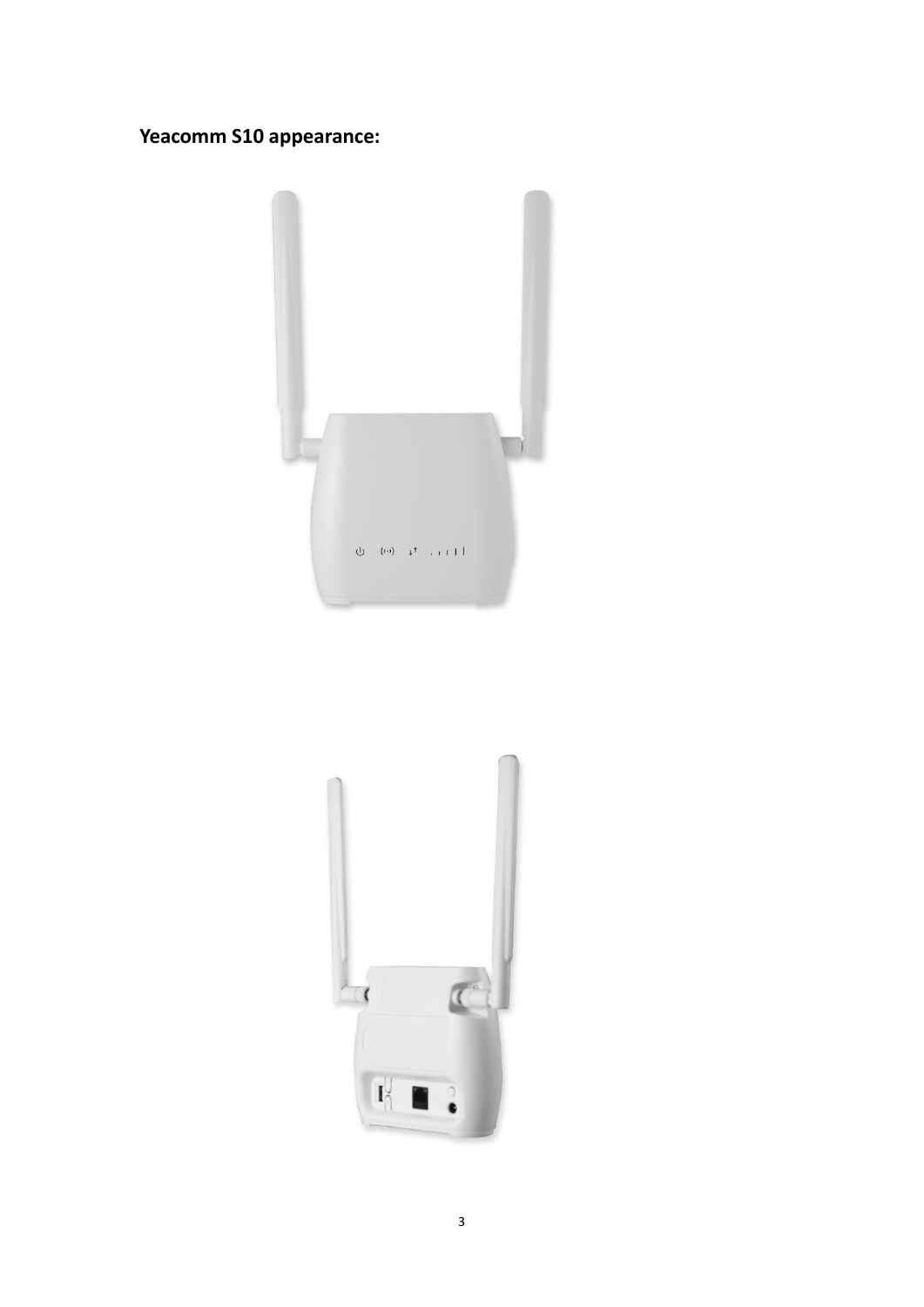# **3.Technical Specifications**

## **3.1 Hardware specifications**

| Item                 | <b>Description</b>                                             |                                             |  |  |
|----------------------|----------------------------------------------------------------|---------------------------------------------|--|--|
| Technical            | WAN:                                                           |                                             |  |  |
| standards            | LTE/DC-HSPA+/HSPA+/HSPA/UMTS/EDGE/GPRS/GSM                     |                                             |  |  |
|                      | WLAN: 802.11b/g/n                                              |                                             |  |  |
|                      |                                                                |                                             |  |  |
|                      | FDD: Band1/2/3/5/7/8/20/28<br>Band2/3/4/5/7/28(Optional)       |                                             |  |  |
|                      |                                                                |                                             |  |  |
| Working bands        | TDD: Band38/39/40/41                                           |                                             |  |  |
|                      | WCDMA:850/900/1900/2100Mhz                                     |                                             |  |  |
|                      | GSM:850/900/1800/1900mhz                                       |                                             |  |  |
|                      | The frequencies could be customized for quantity order         |                                             |  |  |
|                      |                                                                | FDD - LTE Downlink: 150Mbps, Uplink: 50Mbps |  |  |
|                      | TDD-LTE: Downlink: 150Mbps,<br>Uplink: 50Mbps                  |                                             |  |  |
|                      | HSPA+: 42Mbps(download speed) 5.76Mbps(upload speed)           |                                             |  |  |
| Speed                | HSUPA: 5.76Mbps (upload speed)/ HSDPA:7.2Mbps(download speed:) |                                             |  |  |
|                      | UMTS:384Kbps (download speed/upload speed)                     |                                             |  |  |
|                      |                                                                |                                             |  |  |
|                      | <b>WIFI Standard</b>                                           | IEEE 802.11b/g/n                            |  |  |
|                      | <b>WIFI Rate</b>                                               | Highest rate 144Mbps                        |  |  |
|                      |                                                                | 17dBm(Max) in 11b mode                      |  |  |
| Wifi                 | RF power                                                       | 17dBm(Max) in 11g mode                      |  |  |
|                      |                                                                | 16dBm(Max) in 11n mode/chain                |  |  |
|                      | Wifi users                                                     | Max up to 32 users                          |  |  |
|                      | <b>CSFB</b>                                                    | Support                                     |  |  |
|                      | Size:155x155x45(mm)                                            |                                             |  |  |
| <b>Physical Size</b> |                                                                |                                             |  |  |
|                      | Weight: 310g                                                   |                                             |  |  |
|                      |                                                                |                                             |  |  |
|                      | 1*Lan port (RJ45)                                              |                                             |  |  |
| <b>External Port</b> |                                                                |                                             |  |  |
|                      | 2*SMA external antenna port                                    |                                             |  |  |
|                      | 1*sim card slot                                                |                                             |  |  |
|                      | One power button                                               |                                             |  |  |
| <b>Buttons</b>       | One WPS button                                                 |                                             |  |  |
|                      | One reset button                                               |                                             |  |  |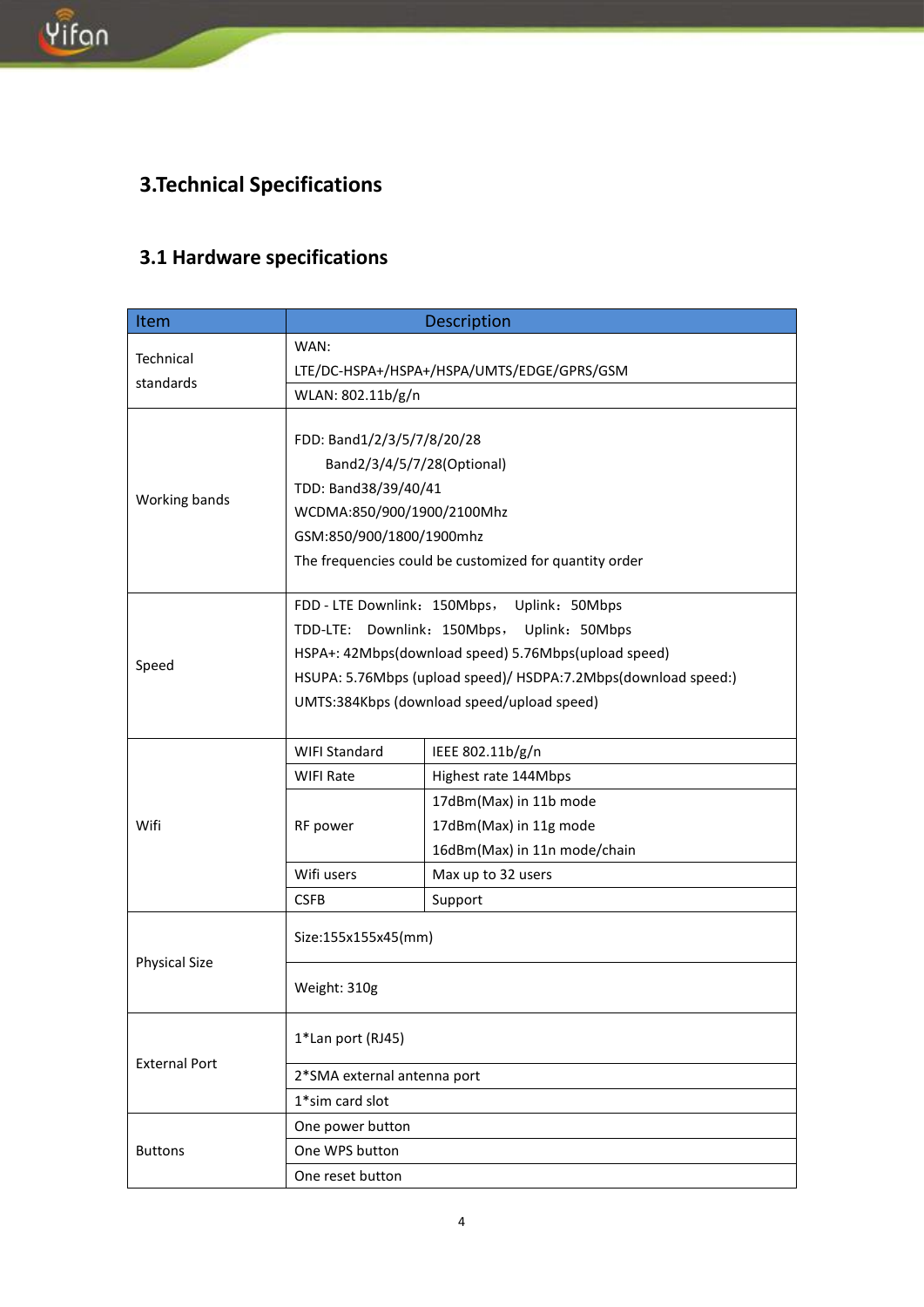| Antenna     | External antenna, Gain>5db  |                  |  |
|-------------|-----------------------------|------------------|--|
| PSU         | 12V/1A                      |                  |  |
| power       | $9 - 18V$                   |                  |  |
| lights      | power, network, signal, LAN |                  |  |
|             | Working temperature         | $0 \sim 60$ °C   |  |
| Temperature | Storage temperature         | -2 $\sim$ 85°C i |  |

## **Battery Specification(Optional)**

| Item                      |                                 | Specifications                                                                                                       |                               |  |  |
|---------------------------|---------------------------------|----------------------------------------------------------------------------------------------------------------------|-------------------------------|--|--|
| Rated capacity            |                                 | 2000mAh                                                                                                              |                               |  |  |
| Initial Impedance         |                                 | $≤$ 200mΩ                                                                                                            |                               |  |  |
| Identify resistance       |                                 | 68K                                                                                                                  |                               |  |  |
| Weight                    |                                 | Approx: 20g                                                                                                          |                               |  |  |
| Nominal voltage           |                                 |                                                                                                                      | 7.2V                          |  |  |
| Standard charge current   |                                 | 0.2C                                                                                                                 |                               |  |  |
| Standard charging method  |                                 | 0.2C CC (constant current) charge to FC, then CV(constant<br>voltage FC)charge till charge current decline to ≤0.01C |                               |  |  |
| Charging time             |                                 | 4 hours(Fast charger) 8 hours (Fully charger)                                                                        |                               |  |  |
| Standby time              |                                 | 15 hours                                                                                                             |                               |  |  |
| Service time              |                                 | $\leq$ 8 hours                                                                                                       |                               |  |  |
| Charge cut-off voltage    |                                 | 8.4V                                                                                                                 |                               |  |  |
| Discharge cut-off Voltage |                                 | 5.5V                                                                                                                 |                               |  |  |
| Work temperature          | Charging                        | 0°C~45°C                                                                                                             |                               |  |  |
|                           | Discharging                     | $-10^{\circ}$ C~60 $^{\circ}$ C                                                                                      |                               |  |  |
| Storage temperature       | $-10^{\circ}$ C~45 $^{\circ}$ C | $\leq 1$ month                                                                                                       | Charge to 40%~50% of capacity |  |  |
|                           | $-10^{\circ}$ C~35 $^{\circ}$ C | $≤ 6$ month                                                                                                          | when storage                  |  |  |
| <b>ESD ability</b>        |                                 | Touch discharge ±4KV                                                                                                 |                               |  |  |
| <b>ESD</b>                |                                 | Air discharge ±8KV                                                                                                   |                               |  |  |
| <b>Storage Humidity</b>   |                                 | ≤75% RH                                                                                                              |                               |  |  |
| Antenna gain              |                                 | 5dBi                                                                                                                 |                               |  |  |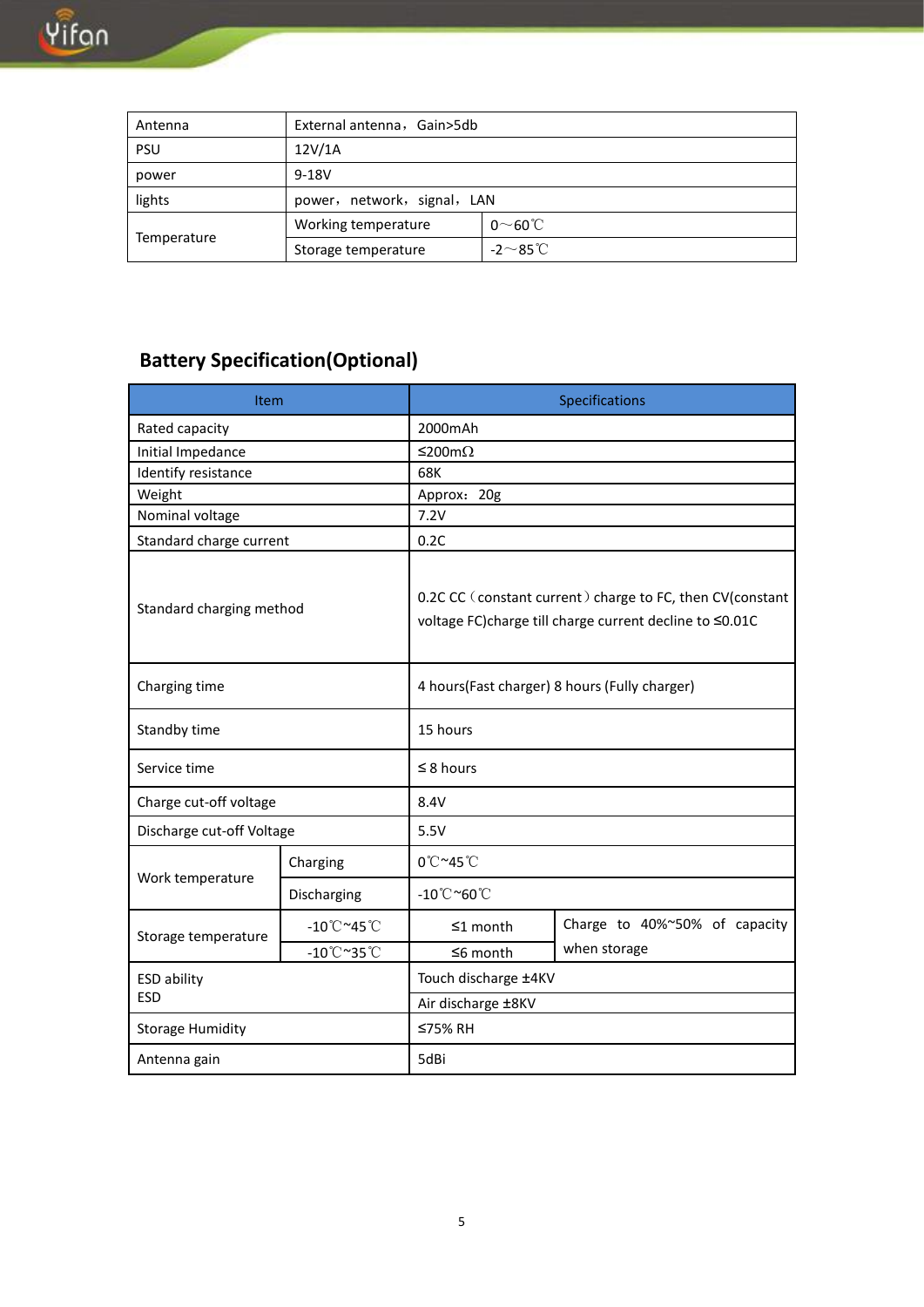#### **3.2 Software Specification**

#### **LTE Networking Security**

| Feature                          | <b>Status</b> | <b>Comments</b> |
|----------------------------------|---------------|-----------------|
| User Name/Password configuration | Ready         |                 |
| Firewall                         | Ready         |                 |
| Port Forwarding                  | Ready         |                 |
| <b>DMZ</b>                       | Ready         |                 |

#### **IDU Indoor Optional WiFi Box**

| Feature                                                                      | <b>Status</b> | <b>Comments</b> |
|------------------------------------------------------------------------------|---------------|-----------------|
| Network Name (SSID)                                                          | Ready         |                 |
| <b>ISSID Broadcast Enable</b>                                                | Ready         |                 |
| 802.11 Mode selection                                                        | Ready         |                 |
| 802.11b                                                                      | Ready         |                 |
| $\bullet$ 802.11g                                                            | Ready         |                 |
| 802.11n - 20MHz 802.11n-40MHz                                                | Ready         |                 |
| $\bullet$ 802.11b+g+n mode - This is the Factory Default option              | Ready         |                 |
| Security                                                                     | Ready         |                 |
| Open (Unsecured)                                                             | Ready         |                 |
| WPA Personal / PSK (TKIP) - ASCII string, 8 to 63 characters in length Ready |               |                 |
| • WPA Personal / PSK (AES) – ASCII string, 8 to 63 characters in length      | Ready         |                 |

## **System/Debug Utility**

| Feature                     | <b>Status</b> | <b>Comments</b> |
|-----------------------------|---------------|-----------------|
| Software reset button       | Ready         |                 |
| LED for LTE Link Diagnostic | Ready         |                 |
| System log                  | Ready         |                 |
| Multil language             | Ready         |                 |